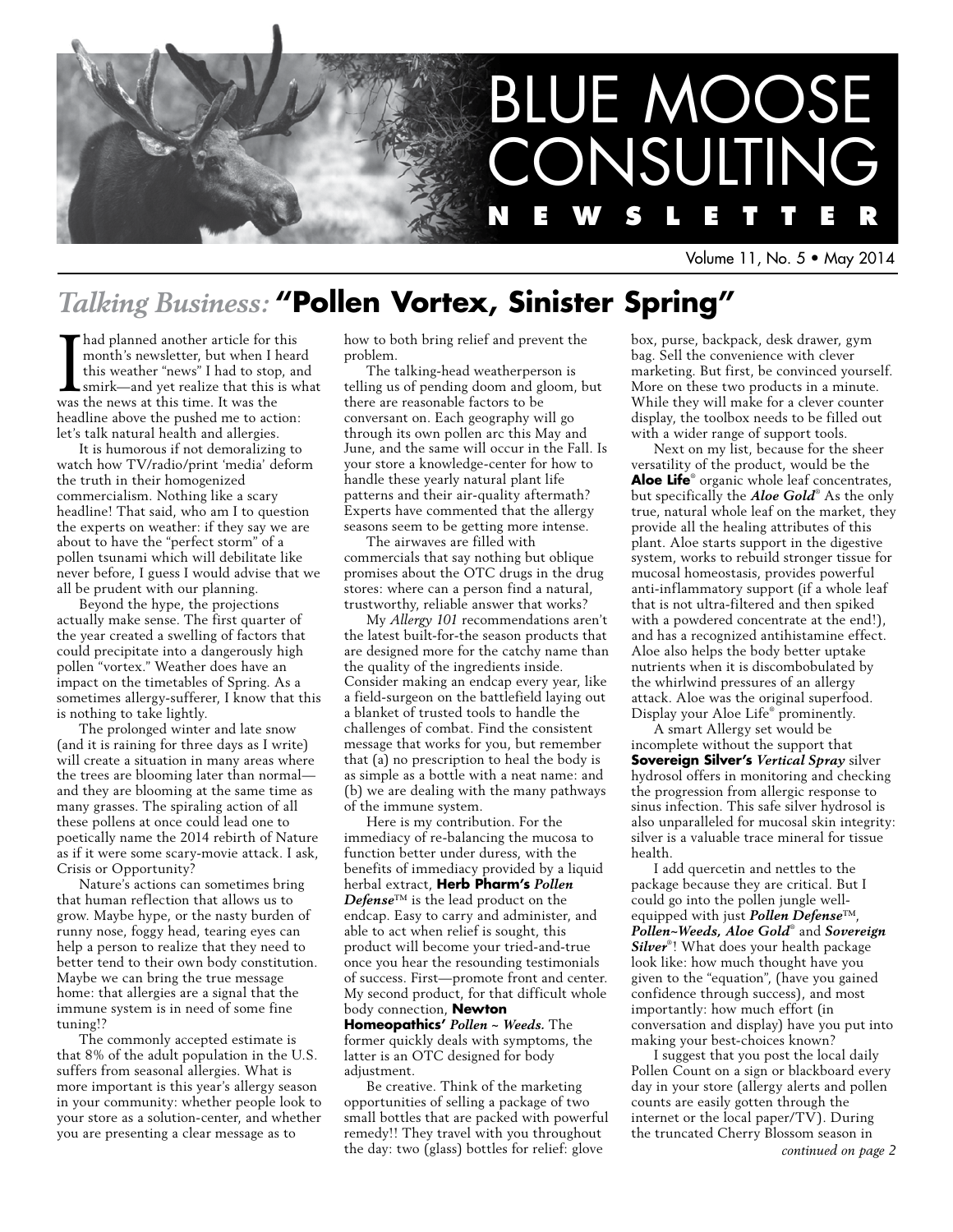DC this year, the pollen counted was registered as 412 grams per cubic meter. Know the weather, and become a problemsolving pollen geek.

#### **Know the Topic**

Whether it is your second month in the store or you are a polished 20 year veteran, you need to be sophisticated about speaking the lingo to gain trust with your conversations on allergies. I remember how I perfected the use of hands when I pantomimed the waterfall of tears and the puffy nose of allergy symptoms in my attempts to get the message through to the teary eyes and drippy nose of the relief seeker as I mesmerized before recommendation. I spoke with confidence and empathy, and I guided to best product choices!

The trick is the get the customer to connect the symptoms—which the health food store can ameliorate—and the underlying causes. Only in this way can the cure we are so restricted from discussing, be effectively realized. So, first, master the symptoms, and have the solutions. Symptom relief to prevention and immune system health.

The good prognosis of the wholistic healer is based on listening to the patient's observations. While "treatment" is not our purview, we should be able to self-identify the full range of symptoms: stuffy and runny nose, watery, red and itchy eyes, sneezing and wheezing, foggy-headedness, and possibly itching, skin eruptions (eczema and hives) and digestive discomfort or nausea. Allergies effect the whole body—consider asthma—and, as importantly, disrupt body function while taking energy away from other body system function. Acknowledge that allergies affect the whole body when they arise. Allergies are a major stressor!

What do the pharmacies offer? They offer symptom relief with possible side effects and drowsiness: both potentially severe. Most OTC block body actions for temporary relief.

This is why the "prescription" of decreasing Omega-6 consumption ("Nix the 6"), and increasing Omega-3s is such an important message to get across to everyone. The tissue is the issue, and fundamentally this is about achieving cellular homeostasis leading into optimal allostasis: once again, **Nordic Natural's**  *Ultimate Omega*® for everyone! This is preventative health care.

But back to the symptoms, for they will be our springboard to teaching about personal immune-care. Before we consider the immune activity of histamine response, we should identify the concerns of mucosal reaction and inflammatory response.

#### **Make an Allergy Central set today**

**These products will allow your community to have many options for any allergy season**

Herb Pharm® Pollen Defense Newton Pollen ~ Weeds Aloe Life® Gold Sovereign Silver® Silver Hydrosol Verticall Spray Bluebonnet Super Earth® Super Antioxidant Bluebonnet Super Quercetin® Himalaya Herbal HealthCare® RespiCare Himalaya Herbal HealthCare® Amla C Herb Pharm® Stinging Nettle Blend Herb Pharm® Super Echinacea® Immune Health Basics® WGP® 250 mg Mushroom Science® Reishi Gano 161 Nordic Naturals® Ultimate Omega® softgels Nordic Naturals® Omega 3 Liquid

A good herbal formula is more than one's ability to identify the purpose of all the herbs chosen, and more about the effectiveness of their synergy: do they work!? Herb Pharm's *Pollen Defense*™ gains its credibility from the decades that it was called *Eyebright-Nettle Compound*. People sought it out, even with the previous name that only an herbalist could love. So many people have told me that it is the only product that they use, so I am empowered by the sheer numbers of success! Why? fast-acting, and quality of herb.

My guess is that you can actually relate to the herbs in *Pollen Defense*™: Eyebright flowering herb. Goldenseal rhizome & roots. Horseradish root, Stinging Nettle seed, Yarrow flower. No secret ingredient here, just common-sense and simple brilliance. (nice work, Herbal Ed!). What do you see here, and can you effectively understand to explain? Eyebright—rich in flavonoids—is a superlative antiinflammatory. Herb Pharm® is unique in using the nettle seed, and it brings an added dimension to this formula. While nettle leaves are an excellent antihistamine and nettle root has been studied in Europe for enlarged prostate, and while the entire nettle plant is a nutritional bonanza especially for minerals—nettle seeds have an affinity for the lungs, and to stop itching and they are considered by herbalists to be adrenal adaptogens. They may just provide the energy and nutrition in the formula. Most herb products ignore this plant part because of the labor needed to secure the seed (and the correct part): again, Herb Pharm® quality!

Yarrow is a vascular tonic—supporting the circulatory system, and an astringent. Beneficial herbal astringents will act to tighten, and constrict tissue that is being aroused by immune response, and tend to help dry out the flow of mucosa that has been triggered to eliminate in this case what is the mis-identified dangerous invader—pollen. Yarrow, drying while supporting the vascular activity caused by the allergic immune response.

The dynamic balancing act of the formula to me—and what makes it so special—is the interplay of the drying actions of the goldenseal on tissue, and the innervating effect of the horseradish. Avoiding the harsh drying effect of modern drug design which causes body imbalance, Ed Smith brilliantly utilized the staunching actions of astringent Goldenseal while adding the energetically stimulating effects of Horseradish. This spicy antioxidant counters the drying, while helping to stop the mucosa from drying out so much that they become dysfunctional and the body loses its own ability to utilize and control mucosal flow as part of the immune response. (note that horseradish is also a superfood in its own right) Forget all that, though, the formula works!!

**Newton Homeopathics** offers the most distinct and effective homeopathy remedies on the market today. Dr. Luc Chaltin created products that were whole body remedies first: as he used to say, "it's the liver, stupid!" All Newton's OTC formulas function not just to deliver many remedies known to be effective for the symptoms of allergy, but also to affect the body systems that are involved with the orchestrated response to allergy disharmony. Because of the benefits for liver health to all his formulas, Newton Homeopathics "allergy category" just performs better than any other similar homeopathic on the market. I place my word on this pronouncement: you can recommend Newton with confidence because the products are dynamically effective.

Newton *Pollen~Weeds* is versatile in other ways too. You can dose very frequently when needed. When an allergic flare-up occurs, you can follow the homeopathic strategy of dosing with till relief is attained. When a person "gets hit" with their allergies—which affect each person differently both in the buildup of symptoms and the time of day that they occur—they can dose heavily until they understand how to adjust and use the formula to get relief. Homeopathy: remember, safe and effective.

Newton *Pollen~Weeds* should be a formula you highlight next year (every year) in March and recommend the preventative approach of 6-drops a day, before the Pollen Vortex becomes headline news. As the label states, "formulated for associated symptoms of Spring and early *continued on page 6*

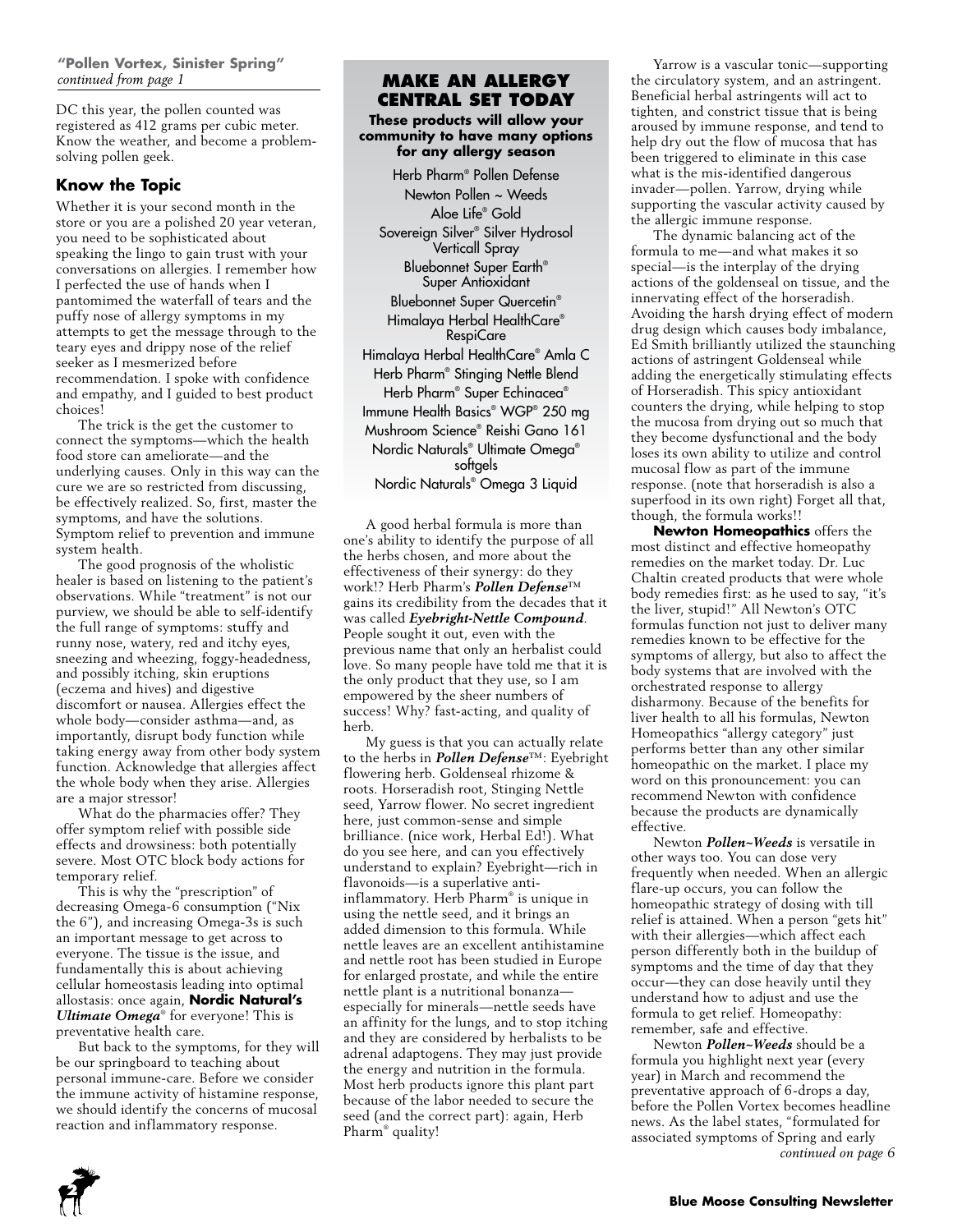





**HERBAL HEALTHCARE** 

#### **Product name change + NEWS:**

Starting May 01, Himalaya has changed the name of their 'Gokshura' Pure Herbs product to the more commonly used Latin name, Tribulus. Welcome the Himalaya Pure herb:

**Tribulus** 

60 caplets \$12.48/#24.95

2-MONTH May + June Promotion**15% OFF\* in units of 3 ea. Herbal Formulations**

• MenoCare® 120 veg caps • MenstriCare® • MenstriCare<sup>®</sup> 60 veg caps • VigorCare Men<sup>®</sup> 60 veg caps

• **VigorCare Women® 60** veg caps

#### **20% OFF^ Super Deal**

• Botanique by Himalaya Neem & Pomegranate Toothpaste ~~~~~~~~~~~

 **Botanique by Himalaya 15% OFF^ in units of 3 ea.** *Affordable Organic:*  • Intensive Moisturizing FootCare Cream 3.53 oz.

- Purifying Neem & Turmeric Cleansing Bar 4.41 oz.
- Refreshing Lavender & Rosemary Cleansing Bar 4.41 oz • Soothing Lotus Flower LipCare\* 0.176 oz/
	- Rejuvenating Body & Massage Oil\* 6.8 oz

• U-Knead-it Balm\* 1.76 oz/

• i.e. Balm\* 1.76 oz.

*Wanna move some Toothpaste:* Ask your BMC REP about great deals to get people to try the tastiest, most affordable organic toothpaste on the market!!!!

^ USDA-Certified Organic \*For Independent Retail Accounts only

Not represented by BMC in SC



745 ^EarthSweet® Zinc 15 mg Lozenges (natural orange flavor) 60s

# ^designated Kof-K Kosher –certified **Isolate powder** (striking strawberry) 1.1<br>lbs./2.2 lbs. + 1835 7 PAK travel size



**Two (2) May promotions**<br> **\*Quarterly 48-pc floor display Promo 25% OFF**<br> **\*** must buy a minimum of 48 pc + pass on a minimum of 20% off to consumer.

\*purchased in minimums of 6 ea. Algae Omega 120 veggie caps<br>Arctic Cod Liver Oil™ 90 softgels / 8 oz.<br>Arctic-D Cod Liver Oil™ 8 oz. Children's DHA™ 180/360 softgels + 8 oz. Complete Omega™ 60/120 softgels + 8 oz. Complete Omega D-3™ 60 + 120 softgels<br>Complete Omega™ Xtra 60 softgels<br>EPA Elite™ 60 softgels DHA 90/180 softgels DHA Xtra™ 60 softgels EPA 60/120 softgels EPA Xtra™ 60 softgels Nordic Omega-3 Gummies™ 60s Nordic Omega-3 Fishies 36s **Omega-3** 60/120 softgels + 8 oz.<br>**Omega-3D™** 60/120 softgels + 8 oz

Complete Omega™ Junior 90/180 softgels Omega LDL™ 60 softgels Complete Omega D-3™ Junior 90 softgels Omega Vision™ 60 softgels **Omega Blood Sugar™** 60 softgels<br>• **Omega Joint Xtra™** 90 softgels Omega Woman® 120 softgels Prenatal DHA 90/180 softgels Ultimate Omega® 60/120 softgels + 8 oz. Omega-3 in Fish Gelatin 60 softgels Ultimate Omega® Junior 90 softgels Ultimate Omega Minis 90 softge Ultimate Omega® in Fish Gelatin 60 softgels Ultimate Omega® + CoQ10 60 softgels Ultimate Omega® Xtra 60 softgels + 8 oz. Ultimate Omega®-D3 60/120 softgels

# **\*Quarterly Case Stack Promo (one per month) is also in effect:**

Ask your BMC Rep for details with outstanding Marketing Support Materials Nordic Naturals®:from boat to bottle™<br>~~~~~~~~~~~~~~~~~~~

**Product Announcement:** Nordic Naturals is now the Official Baby's Omega 3 for **The Amerwican Pregnancy Association.^** Great for babies 5-35 lbs. Baby's DHA with D3 in the Superior Triglyceride form is unflavored in a 2 oz. bottle with a measured dropper<br>~~~~~~~~~~~~~~~~~~~~~~~~~~~~~~~~~

**NEW ITEM Discounts in effect for these new items:** Omega Boost™ Tropical Mango 6 oz. + 12 oz. sizes • each serving provides 525 mg Mmega-3 [270 EPA/165 DHA] • natural triglyceride form fish oils

Not represented by BMC in NJ, SC ^http://americanpregnancy.org/ Promoting Pregnancy Wellness \* These statements have not been evaluated by the FDA and are not meant to treat or diagnose disease

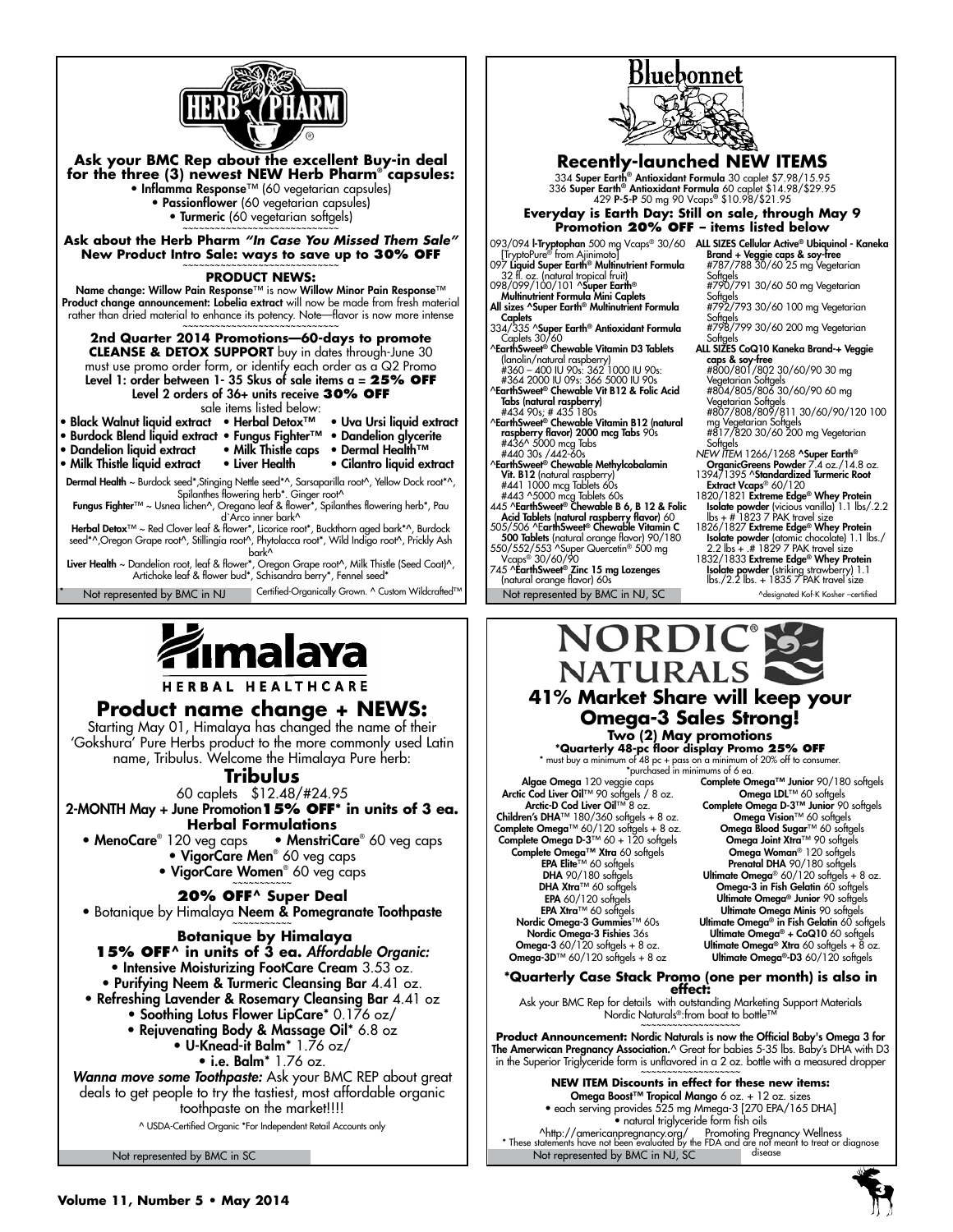# **JUVG**

### **MIRROR THE SEASON with JUVO Green Grass**

*100% Raw Young Energy Green Grass Juice Powder* **Wheat Grass, Barley Grass, Oat Grass, Kamut Grass + Alfalfa Grass**

USDA-Organic Certified, Kosher, Glutenfree + non-GMO

JUVO is made from 55 healthful ingredients JUVO products have

high-ORAC-value **JUVO Original** 2,400/40g 12 berries, 3 mushrooms, kale, broccoli **JUVO Slim** 4,200/40g

12 berries: multi colored veggies **SuperFood** 3,646/40g

12 berries, 6 mushrooms, 6 Sprouts, 4 grasses 550/6g

**Green Protein** 3,100/40g 4 whole grains, 15 fruits, 3 vegetables/ seeds 3 Sprouts, 4 Carrots

*ReJUVOnate Yourself!*

# **body**ceuticals

organic bodycare *MAY: Give the gift of healthy skin & relaxation to mom on her special day!*

Order by noon PST on May 5: Free UPGRADED Priority Mail Shipping on all orders of \$200 or more

### **May Promotions on New Floral Waters + repackaged BodyLove**

**Floral waters: 15% off in May** (SALE wholesale price \$8.08/sale retail 13.50) A beautiful gift for mom – to hydrate skin, set/

refresh makeup.+ to subtly refresh the air **• NEW! Rose Dew + Aloe**

**• Neroli Orange blossom + Aloe** • Mist right onto face & body

• Apply right before skin crème to plump and hydrate • Spritz in bedroom and bathroom • Relaxing, romantic + helps relieve stress

#### \*\*\*\*\*\*\*\*\*\*\*\*\*\*\*\*\*\*\*\*\*\*\*\*\*\*\*\*\*\* *BodyLove Body* **|** *Bath* **|** *Massage Oil*  **ALL NEW LUXE PACKAGING! 15% off in May**

(sale wholesale 8.08/ sale retail 13.50) • 3-in-1 product: Use in the bath, use like a lotion or for massage

- Now merchandise in the lotion or body oil section • Available in 4 yummy scents – coconut, chocolate,
- almond and cherry
- A great gift idea for a new mom. Kids love it especially at bath time!



# **May Promotions Mix & Match 15% OFF 6 ea. 20% OFF 18 ea.**

• Bug Beware 2 oz (POP display available upon request)

• Body Heat 7 oz (Vanilla Rub) Bug Beware is a 100% safe non-toxic alternative bug repellent spray \* it works! Concentrated active ingredients naturally discourage mosquitoes + other pests from biting babies, children, adults + pets too! Field tested in mosquito-infested Alaskan terrain - the quality certified organic Aloe Vera + herbal extracts are effective while improving the health of your skin. Smells great and will

not bother sensitive skin, noses or eyes! Body Heat with whole leaf Organic aloe vera juice: address pain relief fast!!! Great to put on knees, or joints before working out or starting the day to be a preventativ or to sleep well at night for any discomfort from  $A - Z$ .

#### **Public Health Awareness:** Know the market so you can advise your community from http://www.nlm.nih.gov/medlineplus/ency/ article/002763.htm By far, the most serious and devastating complication of large DEET poisonings is neurological damage. Patients may have disorientation, clumsiness when walking, seizures, or coma. Death is possible in these cases.. DEET is especially dangerous for small children. Seizures may occur in small children Other less effective forms of bug sprays contain pyrethrins.

Pyrethrins are a pesticide created from the chrysanthemum flower. It is generally considered nontoxic, but it can cause breathing problems if you breathe in large amounts. Severe asphyxiation can be rapidly life-threatening. For simple exposure or inhalation of small amounts, recovery should occur.



Great resources for marketing: http://wellinhandwholesale.com

# Dr. Ohhira's Probiotics **PROBIOTICS SEEM TO BE IN THE NEWS EVERYDAY**

Are you the local Probiotics-expert? Can you direct people to the best products? *Introducing Dr. Ohhira just got easier!!!!!!*

Something to highlight during the Summer Travel Season

**Dr. Ohhira's Probiotics® 10-PAK**  easy to sell in a new counter display **10-Pak Opening orders 10% OFF**  $(1)$  display 10 boxes = \$61.11 wholesale

on sale  $(MRSP, $12.95)$ 

**Offering the Best to Every Person** *Offering a Proper Size for Every Need* Dr. Ohhira's Probiotics® **NEW 10-Pak**

Dr. Ohhira's Probiotics® **30** vegetarian capsules Dr. Ohhira's Probiotics®

**60** vegetarian capsules

**Dr. Ohhira's Probiotics has been named a 'Best of Supplements' Award winner in the Probiotic Category for the 5th year in a row, the only probiotic** 

**supplement to achieve this honor** Use the website:

*Discover the Dr. Ohhira Difference!* Probiotic FAQs www.essentialformulas.com/efi. cgim?template=probiotic\_health Twelve Probiotic Strains

www.essentialformulas.com/efi.cgim?template=12\_ strains

*Finest Quality Hair, Body and Skincare Accessories*

# Summer Hair with **Ecologically** Green Brushes

Be the source of Bamboo Brushes highest-quality for every hair type

# **The Green Brush 100% Pure Bamboo**

 get people to choose non-plastic brushes: offer them bamboo

## **GO GREEN WITH US**

Only 100% BAMBOO Wood is used for all our Wood handle Products. All Paper Packaging is Biodegradable and made with Recycled paper.

~~~~~~~~~~ *The Hair Doc Company: makers of The Green Brush*®  *by Bass Brushes*® *Finest Quality Hair, Body & Skin Care Products since 1979*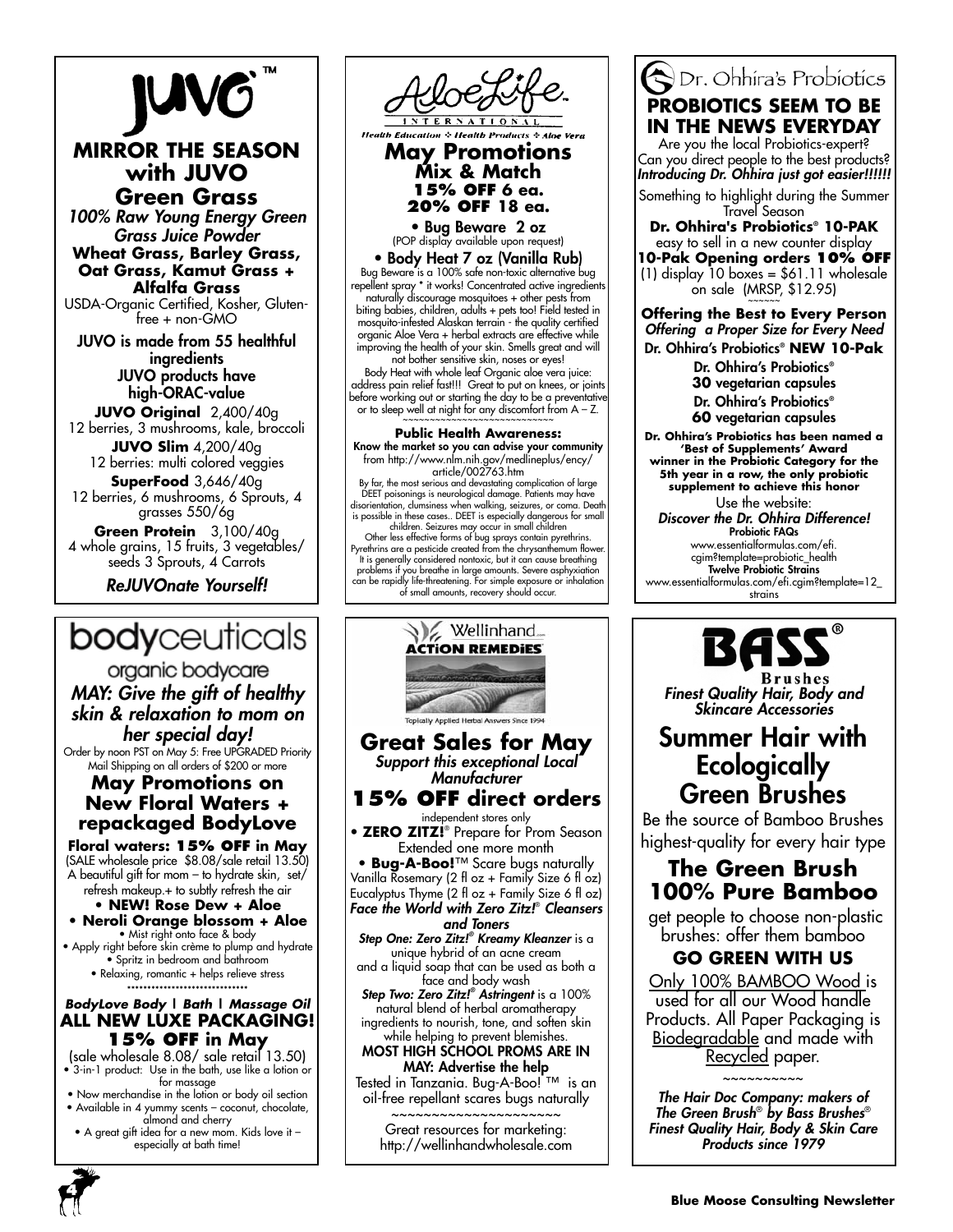

*Time to Remind people of the need for summer sun Color Protection*

### **Color Fixation by Surya Brasil**

• Restorative Hair Mask 7.6 fl. Oz. **• Single Application Treatment 1.05 dl oz.** • Leave-in Cream Hair Conditioner 10.14 fl. Oz.

• Restorative Shampoo 8.45 fl oz • Restorative Conditioner 8.45 fl oz Certified Vegan. Free of any Gluten materials After coloring your hair with Surya Henna, keep it smooth & radiant while ensuring vibrant color with the Color Fixation Line, which is also ideal for chemically colored hair! Enriched with Rice Protein, Cupuassu Butter, Buriti Oil, + 15 Herb & Natural Exotic Fruit Extracts from India + the Amazon forest: ingredients that protect the hair + lock in color longer. Color Fixation restores the hair's natural beauty, boosting resistance and resilience.

Nut Butters and natural oils provide UV-protection/

*Detox Your Beauty* No Sodium Lauryl Sulfate No Parabens No Sodium Laureth Sulfate No Pthalates No Artificial Coloring No Mineral<br>No Artificial Fraarance No GMOS No Artificial Fragrance

SURYA**<sup>SE</sup>** Brasil

 $\frac{1}{2}$ 

# ımmune **HEALTH BASICS**

CLINICALLY PROVEN IMMUNE SUPPORT Want to help your community have a happy Spring Season?

**WGP®**

**Immune Support for your family: Peace of Mind for you** 

# **May Promotion line drive: all SKUs:**

WGP® in 4 dosages: 75 mg, 125, 250 + 500 mg Immune Health Basic's Childrens Chewable (25 mg) 60 ct Immune Health Basics Skin Renewal Cream 2 oz jar Immune Health Basics Gummie MultiVitamin (25 mg) 60 ct. **6 each per SKU 10% 9 each per SKU 15% 12 each per SKU 20%**

Immune Health Basics named Best Immune Dietary Supplment by Delicious magazine An independent university study\* recently demonstrated that Wellmune WGP, the active ingredient in Immune Health Basics, is significantly more effective than any other leading nutritional supplement in activating the immune system to maintain health and wellness \* University of Louisville



# **For Mother's Day** *MAY PROMOTIONS* **15% OFF**

**• Dagoba Lip Balms (with Dagoba chocolate):** (4) 36-pc displays Lavender, Roseberry, Mint + Assorted

**• Eco Tints: tinted, vanilla-flavored lip balms:** (8) 36-pc displays Rose Quartz, Plush Red, Mocha Velvet, Moonstone, Corolyte, Sugar Plum + the two (2) Assorted 3-pak Eco Tints

• **One World - Originals**  0.25 oz Large Size tubes: (3) 15-pc convertible displays fusing Fair Trade Certified Cocoa Butter + USDA-certified ingredients with exotic oils from around the world

*Relax,* Calming Lavender Lemon + Olive Fruit from the Mediterranean *Renew,* Rejuvenating Orange Spice with

Argan oil from Morocco *Restore,* Soothing Coconut Ginger with

Tamanu Oil from the South Pacific *The Best Lip Balm for the World*

### **MushroomScience**® **Rejuvenate the Skin & Lungs!!! with liver support too** ~~~~~~~ **May Promotions: 2 products, per SKU 4 ea = 10% OFF 8 ea = 15% OFF 12 ea = 20% OFF • Tremella Mushroom Extract** 90 vegetarian capsules 300 mg each hot water extract **• Reishi Super Strength full-spectrum extract Reishi Gano 161**  hot water extract [400 mg] 12% polysaccharides, 4% triterpenes

*Setting the standard for quality in medicinal mushrooms since 1994!*

# $NEWTON_{+}$ homeopathics

**Nurturing Naturally Since 1987** 

#### *MAY PROMOTIONS* **20% OFF select OTC formulas\***

liquid or pellet complexes (Qty 6+ per SKU)\* listed below

• **Bug Bites~Itch Stopper** (N038) Formulated for symptoms associated with bites + stings such as pain, burning, itching + swelling.

• **Jet Lag** (N221) Formulated for symptoms associated with travel such as fatigue, insomnia, headaches + digestive discomfort.

*Best-seller from Newton for Kids* • **Kids Hypercalm~Mental Focus** (F059) Formulated for symptoms associated with hyperactivity such as impulsiveness, lack of focus, irritability + emotional or disruptive behavior.

• **Pets Nervousness~Fear** (P016) Formulated for associated symptoms such as aggression, hypersensitivity, tremors, nervous habits + loss of appetite. ~~~~~~~~~~~~~~

Look for the AD for Newton Homeopathics in the June *Better Nutrition*  magazine.

Not represented by BMC in NC, SC 1987-2014 • 27 Years of Excellence



*Silver Hydrosol!…. way beyond Colloidal Silver* **THANK YOU 2oz Vertical Spray** *from* the Noses of Spring

**What is a Silver Hydrosol?** Sovereign Silver's Silver Hydrosol is a colloid of ultra-pure silver suspended in ultra-pure water. Other brands claim only water + silver but this is hardly ever the case; Analysis shows proteins, stabilizers, contaminants and other ingredients which affect quality of product

#### **Sovereign Silver**

• smallest average particle size ever recorded (0.0008 microns)

• More surface area means more "active" particles (96%) - confirmed by the University of Miami

• safe, low concentration of 10 ppm, safe for the whole family: even infants.

• ultra-pure water, only other ingredient Ph 6.7

• Crystal clear, + virtually tasteless. • Sovereign Silver outperforms all competing brands up to 500 ppm: fast-acting and decisive

> *Sovereign Silver: The Forgotten Answer™*

> > **5**

Not represented by BMC in NC, SC, NJ, eastern PA

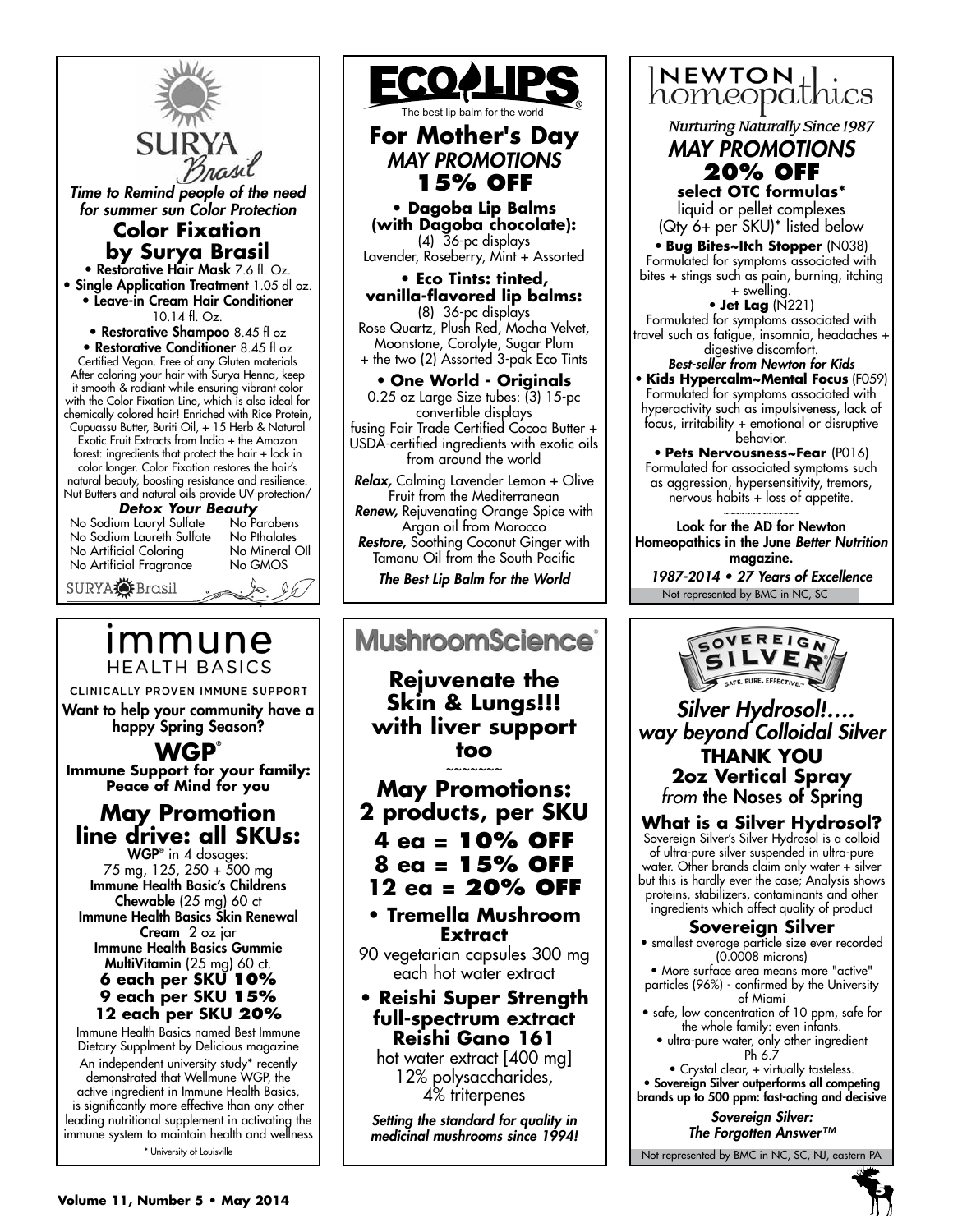# **"Pollen Vortex, Sinister Spring"**

Summer pollens such as itchy eyes, sneezing, post-nasal drip, sore throat and sinus pressure." You have no other product so specific to the needs of the allergy sufferer. Have you ever considered the fomula? (see box at right)

After you understand its profound effectiveness, this is a product that I would carry in both the 1 oz liquids and the gluten-free, non-GMO, beet-derived sucrose pellets. Order both today!

Two effective and powerful natural remedies in convenient small packages.

Moving along. I cannot stress enough the benefit of adding the Herb Pharm® *Stinging Nettle Blend* to the seasonal dosing strategy. This product combines the Stinging Nettle herb and the Stinging Nettle seed. As you educate on the differentiation of this product, with the additional benefits of the seed, you get your community to understand that this product in your store is dramatically different than the dime-a-dozen other warehouse-bought nettle bottles (which are devoid of the Herb Pharm® quality lab testing) now ubiquitous in the mass market channels. Like adding echinacea to the *Echinacea-Goldenseal Compound* for a bump to the actions for this superlative late flu season formula, you should encourage Herb

#### *continued from page 2* **NewtonHomeopathics Pollen~Weeds Active Ingredients:**

Xerophyllum asphodeloides 30x, Adrenalinum 15x, Alfalfa 15x, Allersodes 15x, Histaminum hydrochloricum 15x, Juniperus virginiana 15x, Populus candicans 15x, Thyroidinum 15x, Trifolium pratense 15x, Ustilago maidis 15x, Allium cepa 10x, Antimonium tartaricum 10x, Arsenicum album 10x, Baptisia tinctoria 10x, Berberis vulgaris 10x, Bryonia 10x, Chelidonium majus 10x, Euphrasia officinalis 10x, Gelsemium sempervirens 10x, Kali bichromicum 10x, Kali iodatum 10x, Lachesis mutus 10x, Lycopodium clavatum 10x, Pulsatilla 10x, Sabadilla 10x, Dioscorea villosa 3x, Ginkgo biloba 3x, Hydrastis canadensis 3x, Taraxacum officinale 3x. Allersodes 15x: Pollens - Grasses (Bent, Brome, Cocksfoot, Crested dogstail, Meadow fescue, Meadow foxtail, Meadow grass, Oat grass, Rye grass, Timothy, Vernal, Yorshire fog); Tree (American Aspen, Ash, Beech, Elm, Hazel, Oak, Poplar, Plane, Silver Birch, Willow); Flowers (Carnation, Daffodil, Daisy, Lily, Primrose, Rose); Shrubs (Broom, Gorse, Hawthorn, Heather) Spring~Early Summer pollens - Aletris farinosa (Stargrass); Artemisia vulgaris (Mugwort); Lycopus virginicus (Bugleweed); Phytolacca decandra (Pokeweed); Ptelea trifoliata (Wafer Ash); Sambucus nigra (Elder); Trillium pendulum (Lamb's quarter); Wyethia helenioides (Poison weed); Yucca filamentosa (Silkgrass)

#### Pharm's *Stinging Nettle Blend* for

additional seasonal support. Think of this product as a mineral rich superfood for everyone for Spring rejuvenation, energy support, and a best-herb for women's health.

It would not be prudent to discuss allergy basics and not highlight an antioxidant formula. **Bluebonnet's** new *Super Earth® Super AntiOxidant Formula* is so well priced for such a complete array of valuable antioxidants in relevant dosages. First, it is whole foods based with a super

fruit blend of 200 mg of acai, acerola, goji, mangosteen and pomegranate, and it also provides the basics (A, C, E, Zinc, Selenium, Copper) with Alpha Lipoic Acid, NAC, Trans-resveratrol Japanese Knotweed extract, and CoQ10. One a day is valid, and two a day is superlative. Suggest a bottle of this at two-a-day for the two worst allergy months, and then one-aday in addition to the standard platform protocol of optimum health!

Bluebonnet Nutrition's *Super Quercetin* is super because it provides 250



**6**



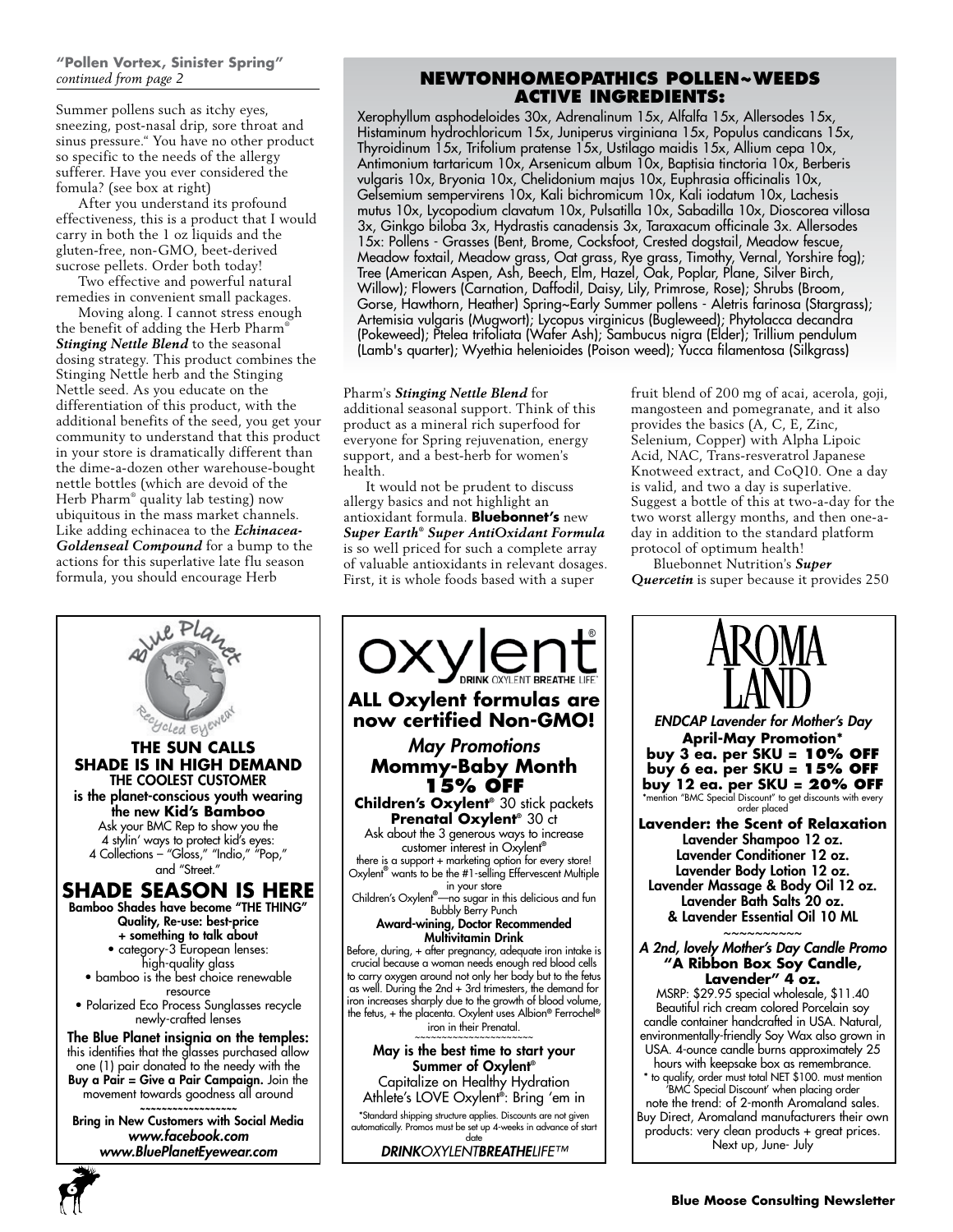mg of quercetin per capsule. Most products on the market provide 100-150 mg. This product is very complete, for that one-stop vascular support of 500 mg of vitamin C from pure L-ascorbic acid, rose hips, acerola, rutin, citrus bioflavonoids (such as hesperidin) and pineapple bromelain. The completeness of this formula makes it the preferred quercetin recommendation of the astute first-line allergy responders. It is healthy for the consumer—as the ingredients are sourced from the best suppliers in the world, and not cheaper Chinese sources—and healthy for the store as Bluebonnet sells only to health food stores.

Quercetin is now recommended by progressive doctors so this is one of those rare products that is not denounced by the mainstream medical establishment. Quercetin is another plant pigment flavonoid, and it is an antioxidant, and antiinflammatory, and it is recognized as having an antihistamine effect (prevents immune cells from releasing histamines). Quercetin is used for Allergies, Asthma, Hay Fever and Hives. When you join a full C complex to this plant antioxidant you get a more beneficial effect. Rose Hips and Acerola are C-packed foods as well, and Bluebonnet's dedication to superior nutrition provides the healthful co-factors of rutin and hesperidin. Bromelain is an excellent protein-class enzyme from pineapples, and this formula is without a doubt the best product on the market.

Wanna really keep the community healthy: make sure that Bluebonnet *Super Quercetin*® and **Himalaya Herbal HealthCare's** *Amla* are on sale frequently from September till June. Food source vitamin C is good!

It is more than symptom relief, though, and we know that. Your seasonal Allergy endcap should spell out the best products for preventive healthcare. Optimum breathing and normal bronchial function are what we should really be promoting. Would you feel confident recommending a product that has been proven clinicallyeffective as opposed to a hodgepodge of herbs bundled together with the optimistic hope of a marketing team? Himalaya Herbal HealthCare's *RespiCare*® has started to gain traction in a majority of our stores as the recommended favorite for people who need the tonifying effective of herbal support to strengthen their respiratory trees.

Why the growing faith and trust? *RespiCare*® is an internationally-popular all-herbal formula that has been clinically studied with human double-blind, placebocontrolled trials for respiratory effectiveness.

It is accepted as supporting the bronchioles of the lungs for normal breathing and provides key immunological modulators that reinforce cellular health. It promotes the normal production of mucus

membranes in the respiratory tree and digestive system. Whole body support.

*RespiCare*® has also become a popular daily herbal formula for people who live in polluted environments, or who live in a household with a smoker or are around second-hand smoke.

My favorite single daily herb for allergy season is still Echinacea. I am travelling with my bottle of *Super Echinacea*® right now. Sometimes we look too hard for the secret sauce when the best solutions are right in front of us. Echinacea (a well made, properly identified accurately harvested and extracted) is the best herb for fast action in virus season, but it is also one of the most versatile immune-supportive herbs for allergy season. Yes, I remind, you can positively take echinacea both longterm and daily, so debunk those myths when people ask.

Echinacea is unparalleled in its triple actions for allergy season. It heightens the immune response, which is so much more important and better than symptom relief alone: it is a significant anti-inflammatory, and it is a profound alterative. Echinacea in high doses when there is a flare-up will send a call to arms for the immune system to be effective, and it will reduce the inflammatory response that causes the symptom discomfort. To me, the major significance to using this herb throughout allergy season is its unheralded purpose as a so-called blood purifier. I remind that we misuse this word, and that actually, echinacea is an alterative.

Alteratives "increases glandular activity and tissue metamorphosis" as defined by Ed Smith in his essential *Therapeutic Herb Manual*. I add that they improve the ability of the body to get nutrients out of food, and literally restructure the quality of blood and therefore tissue. They regenerate!

The Spring is the best time to add alteratives and adaptogens to the diet. So I challenge, go out into your store set right now, and see if you are assisting the community in any way by advertising or discounting alterative or adaptogens right now? Aloe Life should be on sale, Himalaya's *Alma* and *RespiCare*® . You would sell more of these herbs—echinacea, burdock, wild indigo, dandelion and turmeric—if you encouraged people to experience the beauty of using these herbs at this change of the seasons. And their allergies might quite literally disappear!!!!!

How can you learn more about this information? I suggest that you sign up for the Herb Pharm blogs, and read the *Herb Pharm Chronicles* (herbal education and inspiration): "Herbal Alteratives, Depuratives and Blood Purifiers: The Balanced Detoxifiers" (www.herb-pharm. com/blog/author/ed-smith/)

Have you signed up yet for Himalaya Herb School? (http://himalayausa.com/

hhs/index.htm) Ask your BMC Rep how you can!

Prevention for allergies starts where? In the gut. Your allergy endcap would be missing an essential if you did not educate on the essentials of probiotic health to allergy prevention. **Dr. Ohhira's Probiotics**® should sit front and center as a viable, shelf stable, plant based, effective probiotic that is the store choice for probiotic replenishment. The new 10-Pak of this product provides the test case for a person who arrived dripping with agony with their allergy albatross sitting on their head, neck, and shoulders.

Because this probiotic is made differently than any other probiotic on the market, and its colonization and proliferation are validated, this product will work more swiftly than others and will start to return gut flora to normal working order.

We need to think wholistically. Candida is probably more a causative than pollen to allergy indignation. Return the bacterial milieu to normal working order and temper the scourge of candida overgrowth, and homeostasis returns. Immune Balance. We have to get people to understand that the enemy lies within, and to stop blaming the poor pollen (which needs to adjust to our industrial pollutants and continue its life cycle in the world we share with the plants, and which we have dirtied). First line prevention: quality probiotics.

Many stores have gotten great sales traction out of the flyer that recommends the strategy of combining Dr. Ohhira's Probiotics, and Aloe Life® whole leaf Concentrates and Sovereign Silver as a 1, 2, 3 punch to clearing and reconfiguring a more healthy gut system. This time of the year is the perfect time for such a recommendation! I stated above that we need to bring the conversation back to the immune system. I do not have the space here to spell out the connection to immune health and allergic response. Beyond probiotic health, I will reiterate the need to restore the n-6, n-3 fats in our tissues: we need more Omega-3s. If we can get people to take a minimum of 1000-2000 EPA/ DHA everyday, the health manifestations of this cellular membrane repair will be generously manifest. Eicosanoids will start carrying the best messages, and the immune response will become less schizophrenic. More Omega-3s daily!! When promoting the *Ultimate Omega*® by Nordic Naturals, you should have confidence saying. "The label says two but you should probably take 6." You need to learn the charge of explaining the cost values of the liquids for basic dosing needs.

I cannot beg earnestly enough that people in stores start to understand the value of the beta glucans for immune health. **Immune Health Basics**® *WGP*®

*continued on page 8*